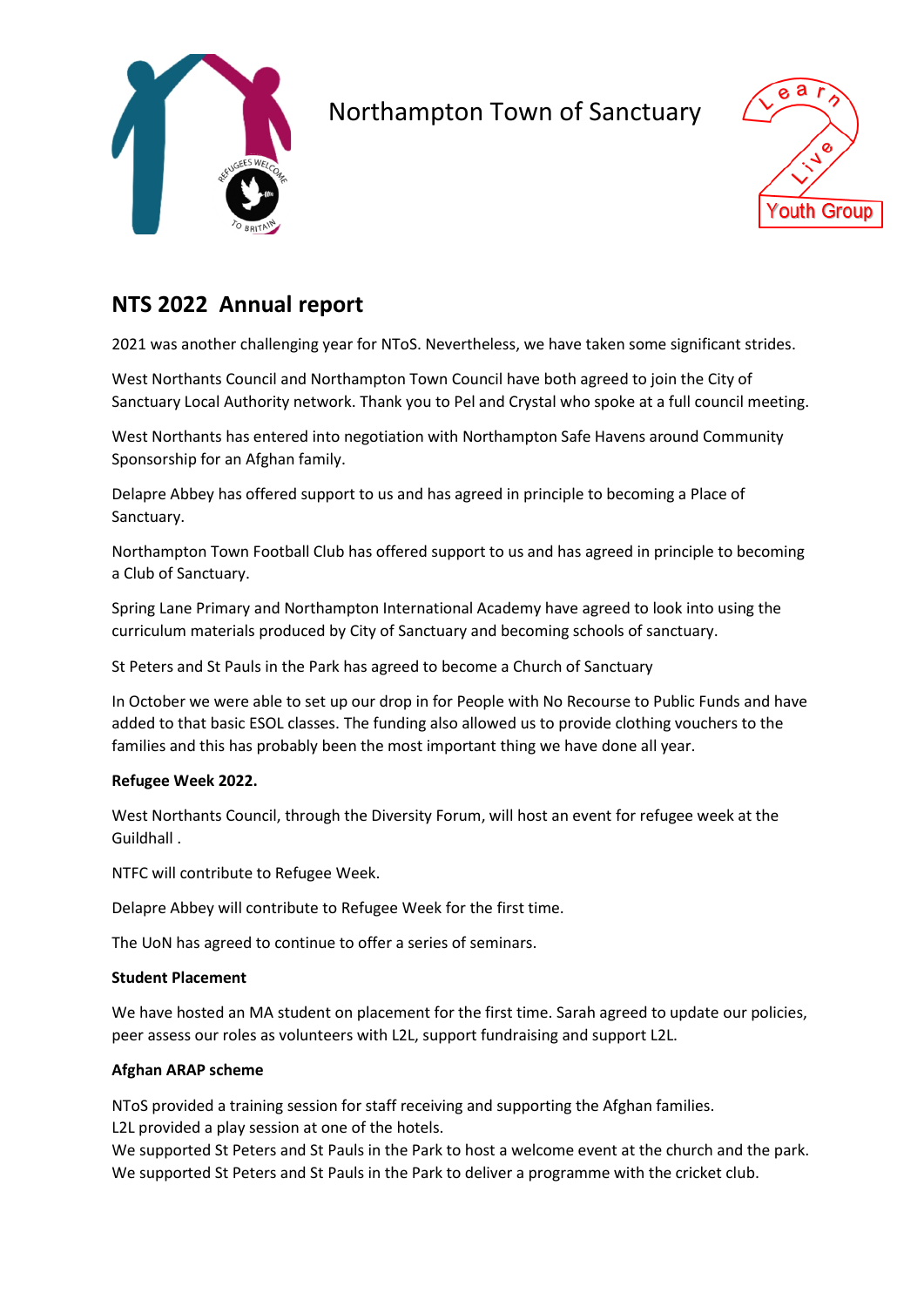

# Northampton Town of Sanctuary



We supported the youth to attend the Winter programme.

### **Events**

Over the year we have responded to and kept our activities within Government guidelines and advice from the National Youth Club Association. This has meant we could not carry out our annual public engagements and fundraising face to face. L2L youth group met virtually, when necessary, in bubbles of 6, then bubbles of 15 and then opened its doors again.

In 2020/21 we were fortunate to be able to employ a part time youth worker. Tash helped us enormously keeping L2L going, virtually, face to face, with case work, and football and English classes. We were sad when the funding came to an end and we had to say goodbye to her as our youth worker.

L2L and STAR participated in fundraising and walked 5345km from Northampton to Baghdad to raise awareness

Refugee week 2021 was held virtually and was a triumph, with the University of Northampton and Star playing a leading role. The seminars and the virtual youth voice session were well received. The one face to face event was a football match with our youth properly kitted out in an L2L strip. This was organised by our volunteer Ciaran Dowling, with Tash, and was brilliant.

We have maintained a relationship with the youth who founded the club, now 23year olds, and have welcomed in new cohorts of separated youth. We have many young people from Sudan and some young people from the recently arrived Afghan ARAP groups.

L2L has had funding for day trips, a residential, a Summer holiday Programme and a Winter holiday programme, for day trips to Rutland Water, to London and the Science museum, for bowling. NTFC hosted our youth for a match and mentioned them in the programme. These L2L events have been life savers.

We seek to develop the youth as leaders and are pleased that with the funding made available for the Summer and the Winter programme, we were able to employ three of the youth.

Through these programmes we made new partnerships-with United Africa drummers, and with BST Academy of Martial Arts. 3 of our youth have been given free places to pursue their interest in boxing.

We thank the funders, Community Foundation, the High Sheriff, Power to Change, the St Giles Trust for all their support. We thank NAYC and Zoe Robinson for their support.